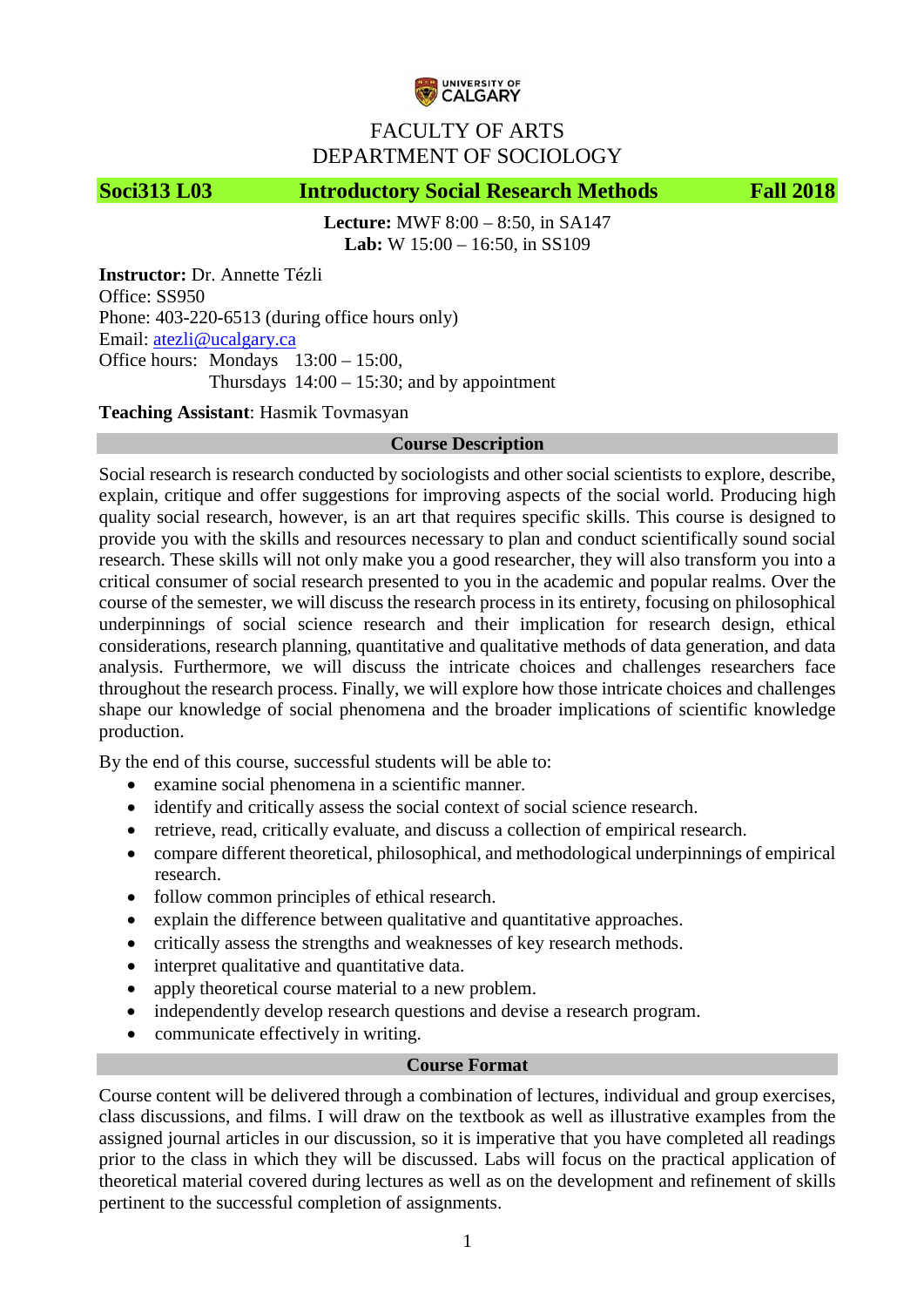### **Required Texts**

(available through the UofC Bookstore or Bound and Copied)

Neuman, W. Laurence, and Karen Robson. 2018. *Basics of Social Research: Qualitative and Quantitative Approaches. 4<sup>th</sup> Canadian ed. Toronto: Pearson.* 

You can rent the ebook here: [https://www.vitalsource.com/products/basics-of-social-research](https://www.vitalsource.com/products/basics-of-social-research-fourth-canadian-w-lawrence-neuman-v9780134649108?term=9780134649108)[fourth-canadian-w-lawrence-neuman-v9780134649108?term=9780134649108](https://www.vitalsource.com/products/basics-of-social-research-fourth-canadian-w-lawrence-neuman-v9780134649108?term=9780134649108)

**Please Note:** The 4<sup>th</sup> edition has been updated extensively. Please do **NOT** purchase earlier editions of the text. It will inadequately prepare you for the assessments.

Additional required readings are listed in the back of the syllabus. All assigned journal articles can be downloaded without charge through the UofC library.

## **Methods of Evaluation**

#### *Assignment Schedule and Outline*

|                                               | Date due    | % of final grade |
|-----------------------------------------------|-------------|------------------|
| 10 Online reading quizzes                     |             |                  |
| 2 Peer reviews                                |             |                  |
| Research proposal                             |             |                  |
| 1. Topic proposal                             | October 5   |                  |
| 2. Annotated bibliography (peer review)       | October 22  | ۱5               |
| 3. Research design and sampling (peer review) | November 19 | 20               |
| 4. Research proposal                          | December 7  | 30               |

Please note that I do **NOT** offer extra-credit options for this course beyond what is listed below.

### 10 Online reading quizzes (15% total)

Studies repeatedly show that students will not complete their readings unless there is some form of incentive attached. However, completing the assigned readings prior to class will greatly facilitate your learning of the material. Completing the assigned readings also allows you to process some of the material prior to class and then contribute meaningfully to group and class discussions.

I will make 2 ungraded practice quizzes available during the first 2 weeks of classes. Graded quizzes will commence the second week of class. Each quiz will be made available on D2L 1 week before the corresponding chapter is covered in class and must be completed before the beginning of the respective class. For example, the first graded quiz will cover textbook chapter 3 on research ethics and the article assigned for week 3 (September 17-21). The quiz will be posted on September 10 after class (8:50) and must be completed **before** class starts on September 17 (8:00). Each quiz has 15 questions and you will have 1 30-minute attempt to complete the quiz. Students with academic accommodations will receive extra time for the reading quizzes as indicated in their academic accommodation letters.

There will be 11 graded quizzes, but only 10 will count toward your total quiz grade. D2L will automatically drop your lowest grade. In addition, I am offering 1 bonus quiz at the beginning of the semester, which will count toward your overall reading quiz grade. Note that the total of all reading quizzes cannot exceed 100%. If you do not complete a quiz without due cause (as outlined below), you will receive a grade of 0. More information and a schedule are provided on D2L.

#### 2 Peer reviews (10% total)

Peer reviews are an essential part of the academic writing process. Productive collaboration and cooperation in the writing process will develop and refine of your own writing as well as that of your peers. For the annotated bibliography and research design & sampling assignments, I will randomly generate groups of 2. You will submit your paper to your peer and receive feedback on the overall execution of the assignment using the grading rubric. You will have the opportunity to revise your paper based on the peer feedback provided before submitting it for grading. Since submitting a peer review late disadvantages the reviewee, I will deduct 3 percentage points from the reviewers graded assignment if a review is submitted late. If a peer review is not submitted at all, a 5-percentage-point deduction applies.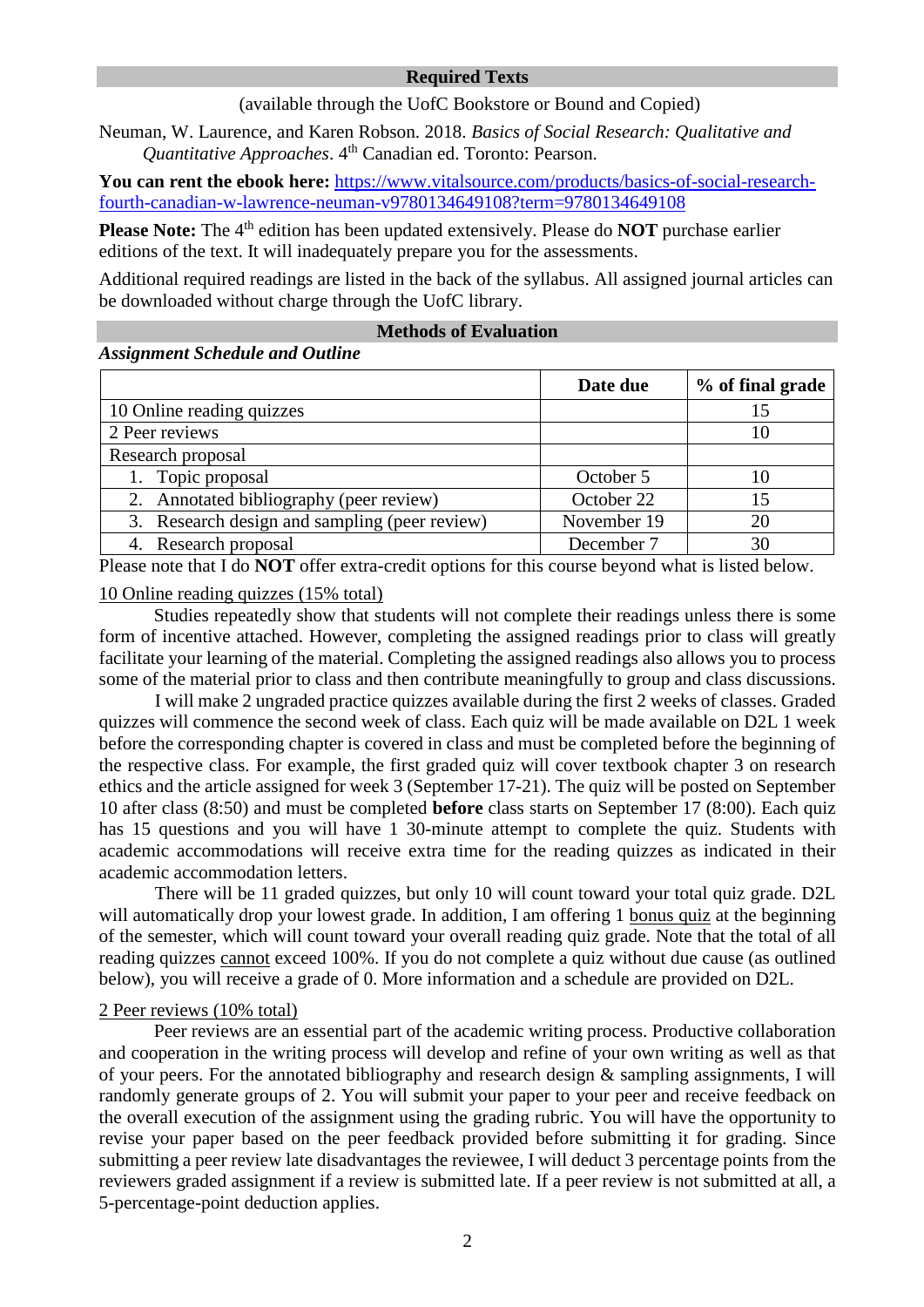### Research proposal

In general, a research proposal explains why and how a research study will be conducted. It is useful for planning a study, getting critical feedback before undertaking the study, and obtaining funding for the research. The objective of this assignment is for you to practice writing a wellstructured research proposal. This is your opportunity to prepare a proposal and receive feedback on each individual assignment. I will return each assignment before the next one is due, so that you can make necessary revisions. Please refer to the assignment schedule above for the due dates of each assignment. Individual assignments are outlined below. More detailed information will be provided in class and on D2L.

### *1. Topic & research question proposal (10%)*

Before you can write a research proposal, you have to decide on a topic. For this assignment, I expect you to discuss your research topic and a set of research questions that flow out of this topic. You can select any topic that interests you, but keep in mind that you have to examine your topic sociologically. Please explain your topic, telling me why this topic interests you and briefly outlining its sociological relevance. Secondly, what is/are your research question(s)? Research questions should logically flow out of your chosen topic and provide an important first step toward planning and carrying out a research project.

#### *2. Annotated bibliography (15%)*

The purpose of an annotated bibliography is to summarize and evaluate sources of information. For this assignment, select 7 peer-reviewed academic journal articles relevant to your research topic and critically evaluate the information provided in each source.

#### *3. Research design and sampling (20%)*

This section should include an extensive discussion of your proposed methodology, your sample and your sampling technique. You will also discuss ethical considerations pertaining to your proposed research.

#### *4. Research proposal (30%)*

Here is where you put everything together into a final, polished proposal, which is the final product of your work throughout the semester. You final research proposal will include an introduction, a literature review, and a discussion of your chosen methods of data generation and analysis, including your research instrument.

#### Labs

Labs provide you with an opportunity to apply theoretical material covered in lecture and thus deepen your understanding of the subject matter. Furthermore, labs will focus on developing and refining key skills required for the successful completion of all course assignments. Attendance should be considered a requirement, not an option. Please bring a laptop or tablet whenever possible.

## Extra credit

To encourage you to develop and refine key academic skills, you can earn extra-credit for this course by completing *Writing Workshops* offered by the *Student Success Centre (SSC)*. A list of acceptable seminars has been posted on D2L. For each seminar you complete, you will receive **1** percentage point bonus on your final paper grade (so, for example, 79+1=80%; however your final paper grade cannot exceed 100%). You can take as many seminars as you wish; you will receive extra credit for up to **3** of them. In order to receive credit, documentation of completion will be required. It is your responsibility to select, book, attend, and provide proof of completion for those workshops. To receive extra-credit, the seminar must be completed in the fall 2018 semester, seminars must be identified as *Writing Workshops* by the SSC, and you must take 3 distinct seminars. Documentation of attendance must be provided by the last day of class (December 7). Please review the detailed instructions provided on D2L under CONTENT  $\rightarrow$  SUCCESS SEMINARS. A link to the Students Success Centre is provided on D2L under CONTENT  $\rightarrow$  CAMPUS RESOURCES.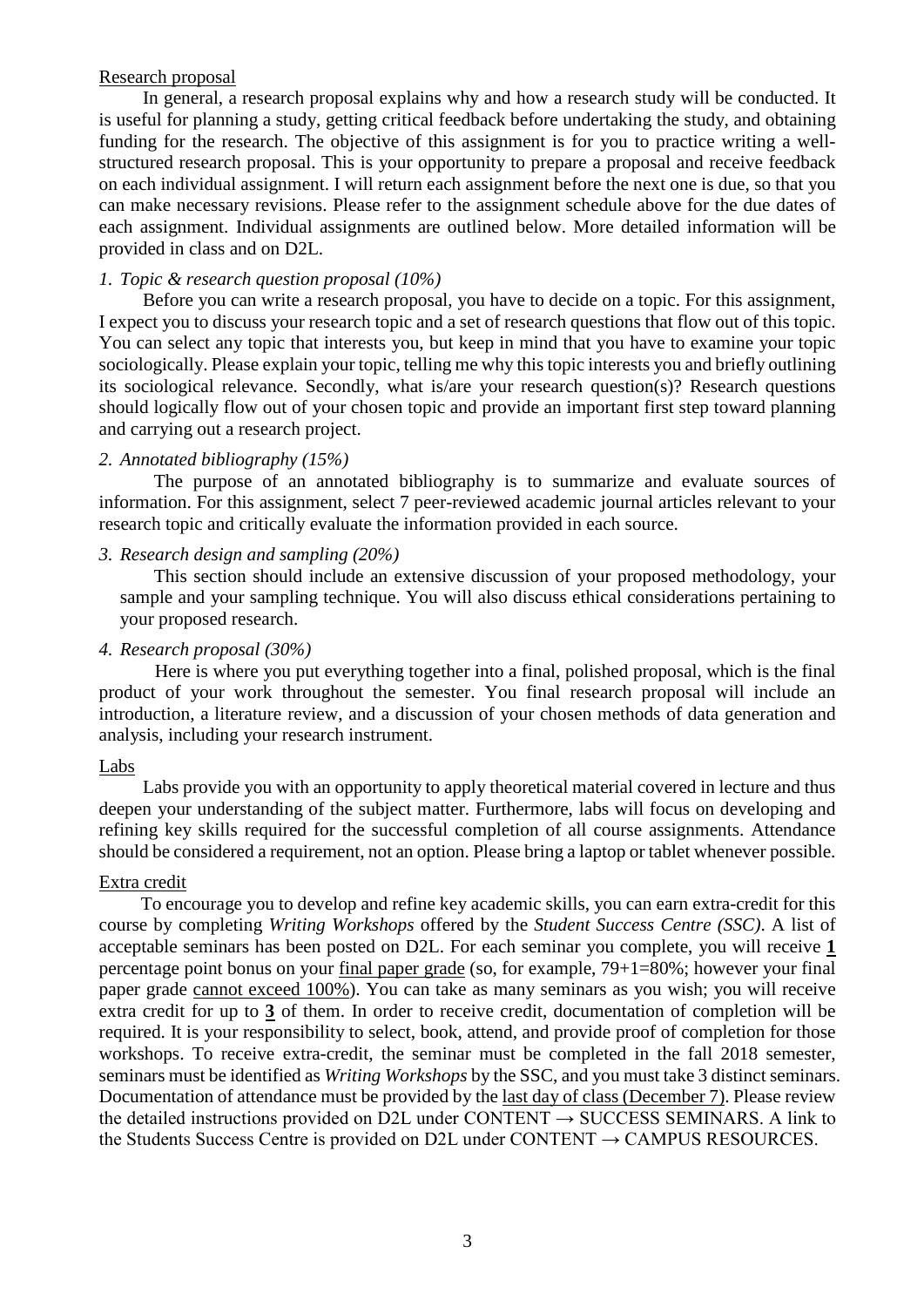# *Grading Scale*

Letter grades will be assigned and submitted to the registrar based on the following scale:

| Grade       | Percent range  | <b>Grade Point Value</b> | <b>Description</b>                       |
|-------------|----------------|--------------------------|------------------------------------------|
| $A+$        | $96 - 100\%$   | 4.0                      | Outstanding performance                  |
| A           | $90 - 95.99\%$ | 4.0                      | Excellent-superior performance           |
| $A-$        | $85 - 89.99\%$ | 3.7                      |                                          |
| $B+$        | $80 - 84.99\%$ | 3.3                      |                                          |
| B           | $75 - 79.99\%$ | 3.0                      | Good – clearly above average performance |
| $B -$       | $70 - 74.99\%$ | 2.7                      |                                          |
| $C+$        | $67 - 69.99\%$ | 2.3                      |                                          |
| $\mathbf C$ | $63 - 66.99\%$ | 2.0                      | Satisfactory - basic understanding       |
| $C-$        | $59 - 62.99\%$ | 1.7                      |                                          |
| $D+$        | $55 - 58.99\%$ | 1.3                      |                                          |
| D           | $50 - 54.99\%$ | 1.0                      | Minimal pass - marginal performance      |
| $\mathbf F$ | $<$ 50%        | $\theta$                 | Unsatisfactory performance               |

The grades for a course component may be scaled to maintain equity among sections and to conform to departmental norms.

#### **Emergency evacuations**

In the case of fire or other emergency evacuation of this classroom/lab, please proceed to the assembly point by the Social Science - Food Court.

# **Course Policies**

# *Technology Use*

Please use electronic devices is during lectures and labs for class-related purposes only. Laptop users will be asked to use only certain sections of the room to limit possible distraction of other students. The laptop section will be identified on the first day of class. Please make sure to mute your cell phones and refrain from using it during lecture/lab.

# Recording of Lectures

Note that the audio or video recording of lectures and taking pictures of PowerPoint slides during the lecture are **NOT** permitted without explicit authorization. To do so without the instructor's authorization constitutes academic misconduct, according to the University of Calgary Calendar. For more information, see: [http://www.ucalgary.ca/pubs/calendar/current/k-5-1.html.](http://www.ucalgary.ca/pubs/calendar/current/k-5-1.html)

# Sharing of Lecture Notes and Exam Questions

Note that publicly sharing lectures notes and exam questions on  $3<sup>rd</sup>$  party sites such as OneClass, StudyBlue, Quizlet, etc. is **NOT** permitted. Any violations are subject to investigation under the UofC Student Non-Academic Misconduct Policy: [http://ucalgary.ca/policies/files/policies/non](http://ucalgary.ca/policies/files/policies/non-academic-misconduct-policy_1.pdf)[academic-misconduct-policy\\_1.pdf.](http://ucalgary.ca/policies/files/policies/non-academic-misconduct-policy_1.pdf)

## *Lecture Slides*

PowerPoint slides for each lecture will be posted on D2L in advance of the lecture during which they will be covered. PowerPoint slides posted on D2L will provide a lecture outline, but not complete lecture content. It is your responsibility to complete each slide during lecture. I suggest printing off the slides and bringing them to class to assist your note-taking. Effective note-taking strategies are provided on D2L.

## *E-mail*

Please send emails only from your ucalgary account. Please put your course and section number in your email's subject line. It is courteous to include a proper salutation, your full name, student ID, and a proper closing in the body of your email. All emails will be answered within one business day. I tend to not check or answer emails on weekends. Please e-mail me for administrative purposes only, for example to set up an appointment. Questions about the course content, concerns about grades, or personal issues should be discussed in person during my office hours. If you have a specific course-related question, please check the course outline first.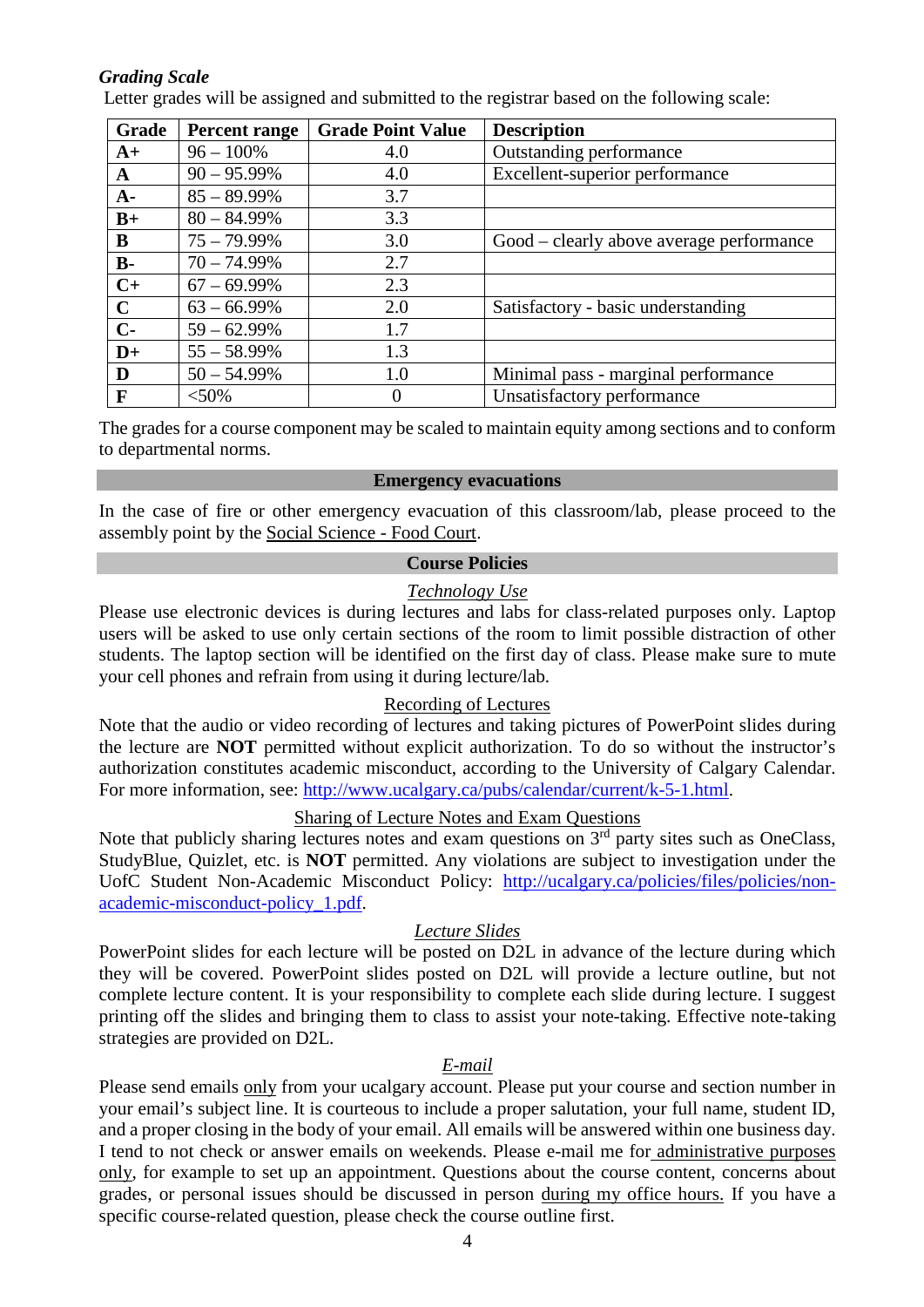# *Attendance, Participation, and Classroom Etiquette*

Regular attendance and reading the assigned material, an open mind, as well as your active and meaningful participation is required for this class to reach its fullest potential and to make it a rewarding experience for you and me. Lectures will build on, but not necessarily summarize the assigned reading. I expect you to have critically read the assigned texts, that you are an active participant in class discussions, and that your contributions are informed by the assigned reading material.

I expect you to be on time so that other students in the class are not interrupted by your late arrival. During lectures, please make sure not to distract your fellow students in any way. If you come late or need to leave class early, please sit somewhere you can settle down or leave without disrupting others. If you miss a class, you will miss material relevant to your success in this course and it is your responsibility to obtain notes from one of your class mates.

Please keep in mind that all participants in this class are diverse in terms of their positons in complex social hierarchies organized around social class, race, ethnicity, gender identities and expressions, sexual orientation, age, disabilities, etc. Material discussed in class will at times reflect, at times challenge or even contradict your own life experiences. In an effort to make this course welcoming and safe for all, please interact with all participants (fellow students, instructor, TA, and guest speakers) professionally and respectfully.

# *Assignments and Deferrals*

It is your responsibility to complete and submit all assignments outlined in this course outline. If at all possible you must provide advance notice to the instructor if you are unable to complete an assessment as scheduled. All requests for a deferral of an exam or assignments due to health reasons must be accompanied by written documentation as outlined in the University Calendar and should be obtained while you have the physical or emotional problem rather than after recovery. Deferrals will be allowed in the following circumstances: illness, domestic affliction or religious conviction. Travel arrangements, misreading of the syllabus, and scheduling conflicts with other classes or employment responsibilities are **NOT** valid reasons for requesting a deferral. Deferrals will **NOT** be granted if it is determined that just cause is not shown by the student.

If you have missed an assignment, you must contact the instructor to discuss a new deadline and mode of paper submission. Assignments submitted via email or placed under my office door without prior consultation will **NOT** be accepted.

Assignments submitted late (as of the beginning of class on the dates indicated in the assignment schedule) without due cause are subject to a **5 percentage points deduction** (i.e. 80% instead of 85%) for **each day** past the due date. Assignments not submitted within 7 calendar days of the due date without approval for extension will automatically receive a grade of 0.

# *Deferred Term Work Form:*

Please note that requests to defer the final assignment are dealt with through the Registrar's Office. Further information about deadlines, and where paperwork should be taken, is available on the form, which can be found at[:https://www.ucalgary.ca/registrar/files/registrar/deferred\\_termwork15\\_0.pdf](https://www.ucalgary.ca/registrar/files/registrar/deferred_termwork15_0.pdf)

Once an extension date has been agreed between instructor and student, the form should be taken to the Faculty of Arts Program Information Centre (SS 110) for approval by an Associate Dean (Students).

# *Handing in papers outside of class, return of final papers, and release of final grades*

- 1. The main Sociology Department office does not deal with any course-related matters. Please speak directly to your instructor.
- 2. Protection of Privacy: The Freedom of Information and Protection of Privacy (FOIPP) legislation does not allow students to retrieve any course material from public places. Anything that requires handing back will be returned directly during class or office hours. If students are unable to pick up their assignments from the instructor, they provide the instructor with a stamped, selfaddressed envelope to be used for the return of the assignment.
- 3. Final grades are not posted by the Sociology Department. They are only available online.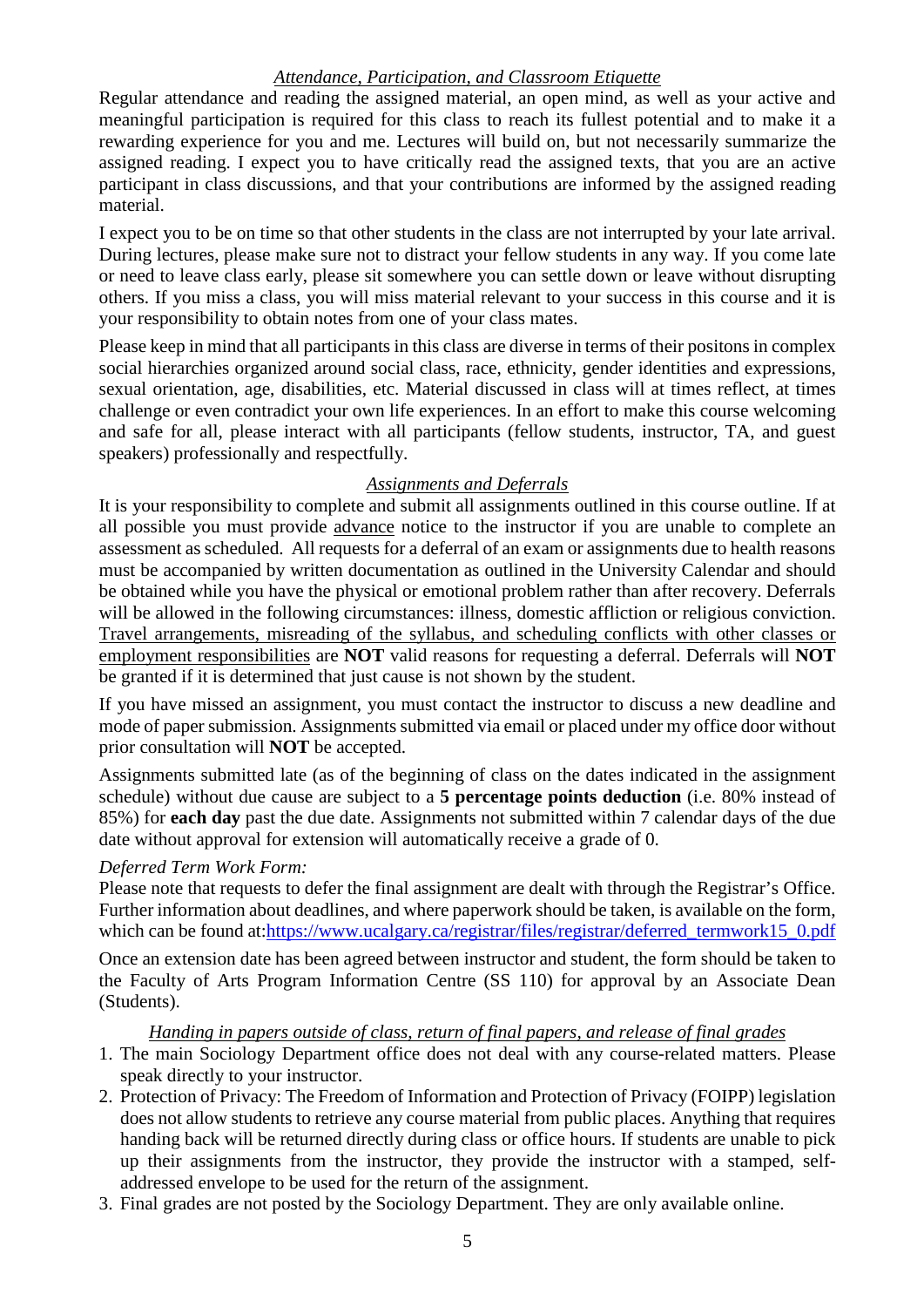#### **Ethics Research**

Students are advised that any research involving human subjects - including any interviewing (even with friends and family), opinion polling, or unobtrusive observation – must have the approval of the Departmental Ethics Committee. In completing course requirements, you must not undertake any human subjects research without discussing your plans with me, to determine if ethics approval is required.

### **Academic Misconduct**

Please refer to the website listed below for information on University of Calgary policies on Plagiarism/Cheating/Other Academic Misconduct:

[\(http://www.ucalgary.ca/pubs/calendar/current/k-5.html\)](http://www.ucalgary.ca/pubs/calendar/current/k-5.html).

# **The Freedom of Information and Protection of Privacy (FOIP) legislation**

…disallows the practice of having students retrieve assignments from a public place, e.g., outside an instructor's office or the Department's main office. I will return written assignments individually during class, or during my office hours. If you are unable to pick up your assignment, you may provide me with a stamped, self-addressed envelope to be used for the return of your assignment.

#### **Student Representation**

The 2018-19 Students' Union VP Academic is Jessica Revington [\(suvpaca@ucalgary.ca\)](mailto:suvpaca@ucalgary.ca). For more information, and to contact other elected officials with the Student's Union, please visit this link: [https://www.su.ucalgary.ca/about/who-we-are/elected-officials/.](https://www.su.ucalgary.ca/about/who-we-are/elected-officials/) You may also wish to contact the Student Ombudsperson for help with a variety of University-related matters: <http://www.ucalgary.ca/ombuds/contact>

#### **Safewalk**

The University of Calgary provides a "safe walk" service to any location on Campus, including the LRT, parking lots, bus zones, and campus housing. For Campus Security/Safewalk call 220-5333. You can also contact Campus Security from any of the "Help" phones located around Campus.

# **Academic Accommodation**

The student accommodation policy can be found at:

[http://www.ucalgary.ca/access/accommodations/policy.](http://www.ucalgary.ca/access/accommodations/policy)

Students needing an Accommodation because of a Disability or medical condition should communicate this need to Student Accessibility Services in accordance with the Procedure for Accommodations for Students with Disabilities:

[http://www.ucalgary.ca/policies/files/policies/student-accommodation-policy.pdf.](http://www.ucalgary.ca/policies/files/policies/student-accommodation-policy.pdf)

Students needing an Accommodation based on a Protected Ground other than Disability, should communicate this need, preferably in writing, to the course instructor.

## **Reappraisal of Grades and Academic Appeals**

If you chose to contest a grade you received for an assignment, please refer to the UofC Calendar for more information [\(http://www.ucalgary.ca/pubs/calendar/current/i.html\)](http://www.ucalgary.ca/pubs/calendar/current/i.html) and follow the procedures outlined therein. Please note that the re-evaluation of course work can lead to the grade being raised, lowered, or it might remain the same.

## **Thrive Priority Support Network**

Your academic success and personal well-being is important to me. Please feel free to contact me at any time you need academic or personal support and I will help you identify the appropriate resources. Please note that I am working closely with the Thrive Priority Support Network, which seeks to identify students who are facing academic challenges and provide appropriate support services early. This tool monitors this course's D2L gradebook for sudden changes in a student's academic performance and alerts academic development specialists, who will then reach out to the student to touch base. Engagement with the academic development specialist is entirely voluntary and all information is confidential. More information is provided here: [https://www.ucalgary.ca/ssc/advising/thrive.](https://www.ucalgary.ca/ssc/advising/thrive)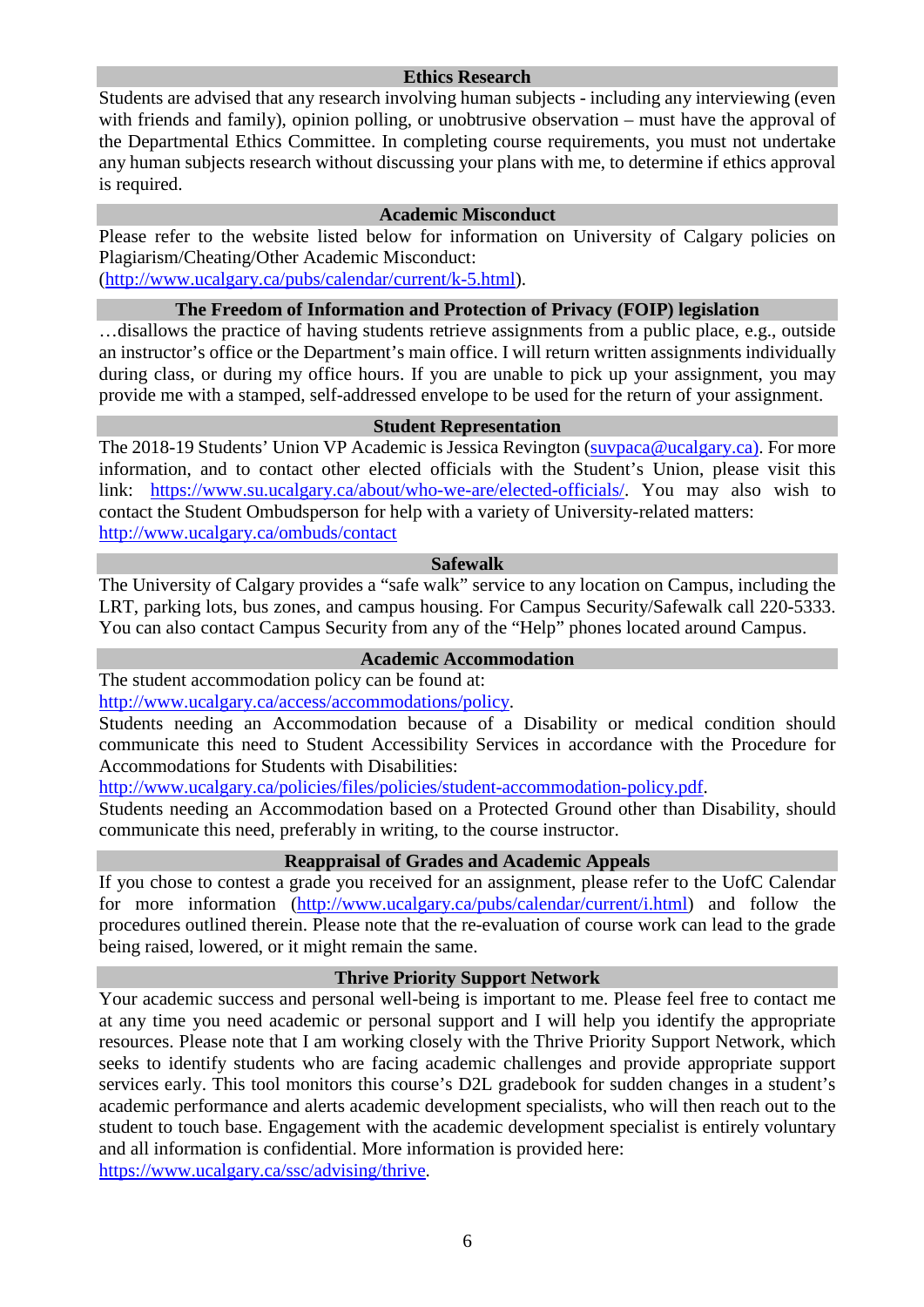### **Course Schedule**

| Week                              | <b>Date</b>                | <b>Topic</b>                                              | <b>Reading</b>                                           |  |  |
|-----------------------------------|----------------------------|-----------------------------------------------------------|----------------------------------------------------------|--|--|
| 1. How We Know What We Know       |                            |                                                           |                                                          |  |  |
| $\mathbf{1}$                      | Sept 7                     | Course welcome                                            | Neuman and Robson, Ch.1                                  |  |  |
| $\overline{2}$                    | Sept 10-14                 | Foundations of scientific inquiry                         | Neuman and Robson, Ch.2<br>Rogers Stanton (2014)         |  |  |
|                                   |                            | 2. Planning Social Research                               |                                                          |  |  |
| 3                                 | Sept 17-21                 | Research ethics                                           | Neuman and Robson, Ch. 3<br>Taylor (2008)                |  |  |
| $\overline{4}$                    | Sept 24-28                 | Research questions & Literature reviews                   | Neuman and Robson, Ch. 4<br>Greil et al. (2010)          |  |  |
| 5                                 | Oct 1-5                    | Designing a study                                         | Neuman and Robson, Ch. 1, 5                              |  |  |
| 6                                 | October 8<br>October 10-12 | THANKSGIVING - NO CLASS<br>Research settings and sampling | Neuman and Robson, Ch. 7<br>Abrams (2010)                |  |  |
| $\overline{7}$                    | Oct 15-19                  | Quantitative and qualitative measurement                  | Neuman and Robson, Ch. 6<br>Glasser and Smith III (2008) |  |  |
| 3. Methods of Data Generation     |                            |                                                           |                                                          |  |  |
| 8                                 | Oct 22-26                  | Nonreactive methods                                       | Neuman and Robson, Ch. 10,14                             |  |  |
| 9                                 | Oct 29-Nov 2               | Survey research                                           | Neuman and Robson, Ch. 8<br>Wechsler et al. (1994)       |  |  |
| 10                                | Nov 5-9                    | Field research                                            | Neuman and Robson, Ch. 13<br>Marvasti (2002)             |  |  |
| 11                                | Nov 12-16                  | MID-TERM BREAK - NO CLASS                                 |                                                          |  |  |
| 12                                | Nov 19-23                  | Qualitative interviewing                                  | Neuman and Robson, Ch. 12<br>Sears et al. (2006)         |  |  |
| 4. Data Analysis & Representation |                            |                                                           |                                                          |  |  |
| 13                                | Nov 26-30                  | Quantitative data analysis                                | Neuman and Robson, Ch. 11                                |  |  |
| 14                                | Dec 3-7                    | Qualitative data analysis                                 | Neuman and Robson, Ch. 15                                |  |  |

## A*ssigned Journal Articles*

- Abrams, Laura S. 2010. "Sampling 'Hard to Reach' Populations in Qualitative Research: The Case of Incarcerated Youth ". *Qualitative Social Work* 9(4):536 - 50.
- Glasser, Howard M., and John P. Smith III. 2008. "On the Vague Meaning of 'Gender' in Education Research: The Problem, Its Sources, and Recommendations for Practice." *Educational Researcher* 37: 343-350.
- Greil, Arthur L., Kathleen Slauson-Blevins, and Julia McQuillan. 2010. "The Experience of Infertility: A Review of Recent Literature." *Sociology of Health & Illness* 32(1):140-62.
- Marvasti, Amir B. 2002. "Constructing the Service-Worthy Homeless through Narrative Editing." *Journal of Contemporary Ethnography* 31(5):615-51.
- Rogers Stanton, Christine. 2014. "Crossing Methodological Borders: Decolonizing Community-Based Participatory Research." *Qualitative Inquiry* 20(5):573-83.
- Sears, Heather A., E. Sandra Byers, John J. Whelan and Marcelle Saint-Pierre. 2006. ""If It Hurts You, Then It Is Not a Joke"." *Journal of Interpersonal Violence* 21(9):1191-207.
- Taylor, Catherine G. 2008. "Counterproductive Effects of Parental Consent in Research Involving LGBTTIQ Youth: International Research Ethics and a Study of a Transgender and Two-Spirit Community in Canada." *Journal of LGBT Youth* 5(3):34-56.
- Wechsler, Henry, Andrea Davenport, George Dowdall, Barbara Moeykens, and Sonia Castillo. 1994. "Health and Behavioral Consequences of Binge Drinking in College: A National Survey of Students at 140 Campuses." *JAMA* 272(21):1672-77.